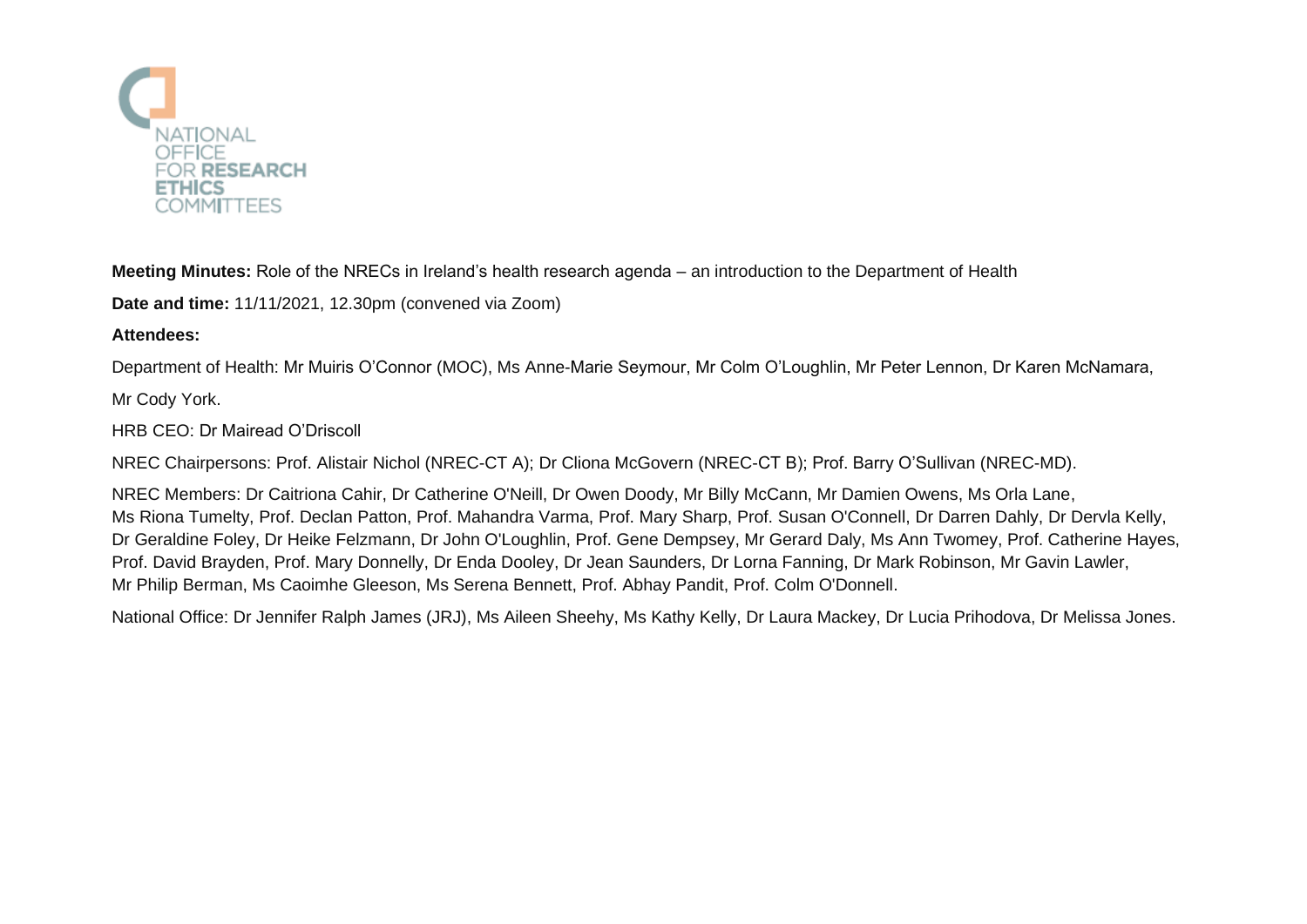

| Agenda<br>item<br>number | Agenda item                                                                                                                                                                                                                                                                                                                                                                                                                            | <b>Discussion / Actions</b>                                                                                                                                                                                                                                                                                                              |
|--------------------------|----------------------------------------------------------------------------------------------------------------------------------------------------------------------------------------------------------------------------------------------------------------------------------------------------------------------------------------------------------------------------------------------------------------------------------------|------------------------------------------------------------------------------------------------------------------------------------------------------------------------------------------------------------------------------------------------------------------------------------------------------------------------------------------|
|                          | Welcome: Dr Jennifer Ralph James, Head of the National<br>Office (5min)                                                                                                                                                                                                                                                                                                                                                                | JRJ opened the meeting and acknowledged the impact,<br>$\bullet$<br>quality and volume of work undertaken by the three<br>committees since launch, the operational support for the<br>National Office received by the HRB, collaboration from the<br>Department of Health (DoH), and the hard work of the wider<br>National Office team. |
| $\overline{2}$           | Key introductions (10mins):<br>Department of Health (DoH):<br>Muiris O'Connor (Assistant Secretary, Research &<br>Development and Health Analytics Division)<br>Anne-Marie Seymour (Principal Officer, Medicines,<br>Controlled Drugs & Pharmacy Legislation Unit)<br>Colm O'Loughlin (Assistant Principal Officer, Medicines,<br>Controlled Drugs & Pharmacy Legislation Unit),<br>Peter Lennon (Data Protection Specialist, Research | All those listed on the left introduced themselves and<br>outlined their respective role including that in relation to the<br>NREC system, and acknowledged the importance and work<br>of the three NRECs and support from the National Office to<br>date.                                                                               |
|                          | Services and Policy)                                                                                                                                                                                                                                                                                                                                                                                                                   |                                                                                                                                                                                                                                                                                                                                          |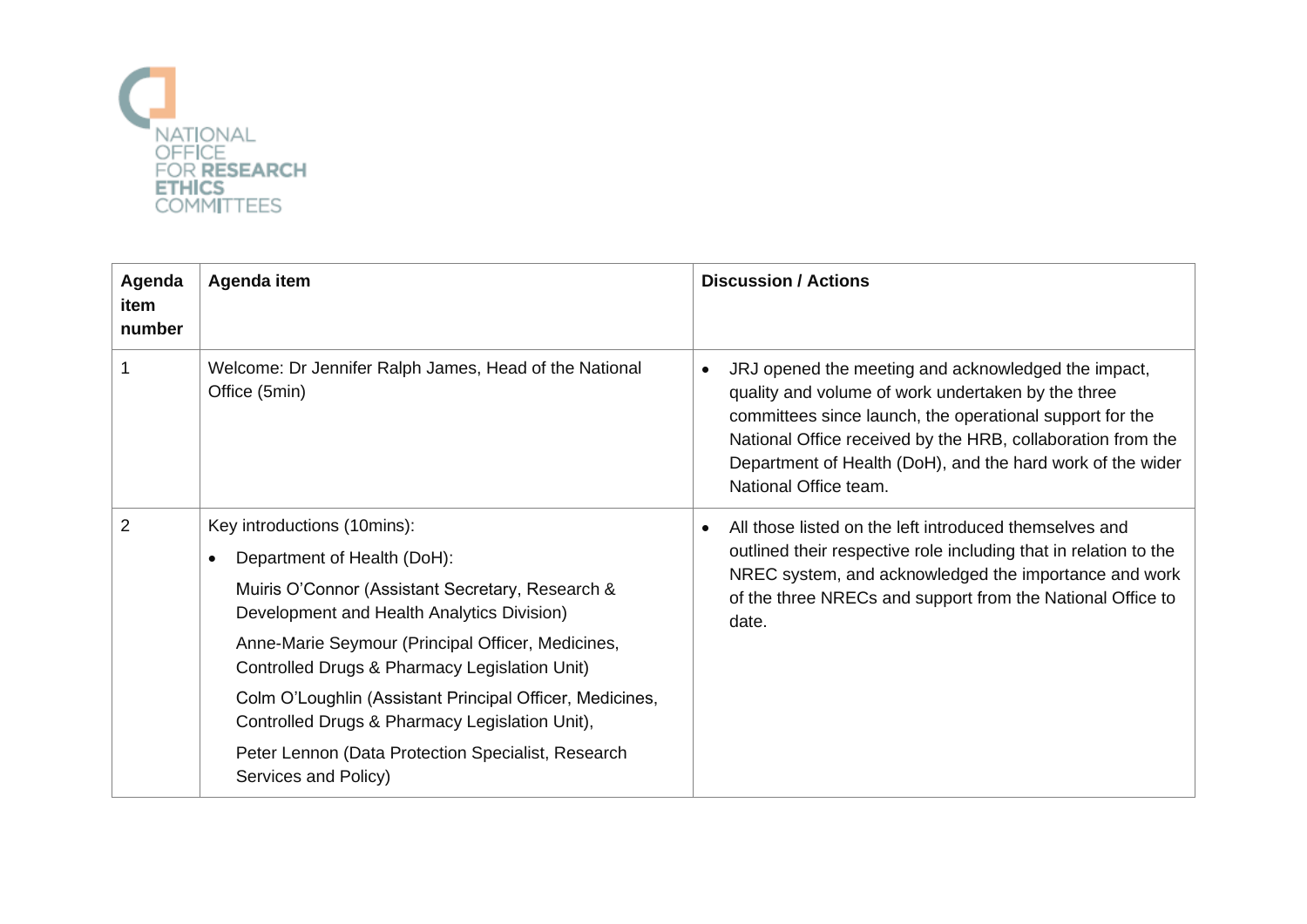

|   | Dr Karen McNamara (Assistant Principal, Medicines,<br>Controlled Drugs & Pharmacy Legislation Unit) |                                                                                                                                                   |
|---|-----------------------------------------------------------------------------------------------------|---------------------------------------------------------------------------------------------------------------------------------------------------|
|   | Cody York (Administrative Officer, Medicines, Controlled<br>Drugs & Pharmacy Legislation Unit)      |                                                                                                                                                   |
|   | HRB:<br>$\bullet$                                                                                   |                                                                                                                                                   |
|   | Dr Mairead O'Driscoll (CEO)                                                                         |                                                                                                                                                   |
|   | <b>NREC Chairs:</b><br>$\bullet$                                                                    |                                                                                                                                                   |
|   | Prof. Alistair Nichol (Chair NREC-CT A)                                                             |                                                                                                                                                   |
|   | Dr Cliona McGovern (Chair NREC-CT B)                                                                |                                                                                                                                                   |
|   | Prof. Barry O'Sullivan (Chair NREC-MD)                                                              |                                                                                                                                                   |
|   | <b>National Office:</b><br>$\bullet$                                                                |                                                                                                                                                   |
|   | Ms Aileen Sheehy (Programme Manager)                                                                |                                                                                                                                                   |
|   | Dr Lucia Prihodova (Programme Manager)                                                              |                                                                                                                                                   |
| 3 | Role of the NRECs in Ireland's health research agenda: Muiris<br>O'Connor & colleagues (20mins)     | MOC presented on the Role of the NRECs in Ireland's health<br>research agenda – an introduction to the Department of Health,<br>and commented on: |
|   |                                                                                                     | DoH views on NRECs' role in the national research<br>infrastructure:                                                                              |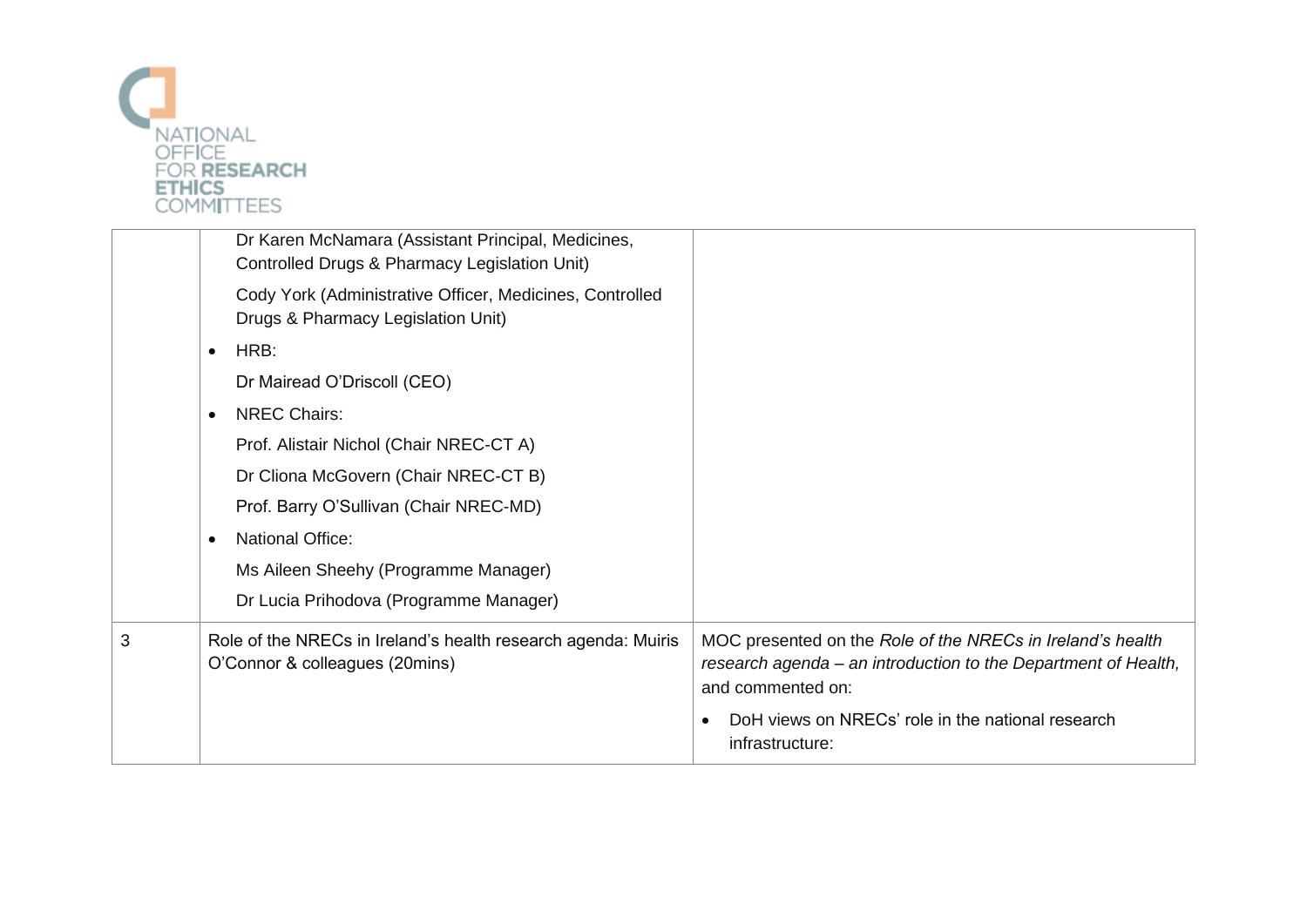

|   |                                                                                                                                                                   |           | MOC thanked the committee members on behalf of the<br>Minister                                                                                                                                                 |
|---|-------------------------------------------------------------------------------------------------------------------------------------------------------------------|-----------|----------------------------------------------------------------------------------------------------------------------------------------------------------------------------------------------------------------|
|   |                                                                                                                                                                   |           | NRECs recognised as having integral part in improving<br>health research in Ireland                                                                                                                            |
|   |                                                                                                                                                                   |           | Overview of legislative basis for NREC work                                                                                                                                                                    |
|   |                                                                                                                                                                   |           | NREC Bill likely to be enacted before the end of 2022                                                                                                                                                          |
|   |                                                                                                                                                                   |           | Envisages continuation of mixed-model of local and<br>national research ethics review                                                                                                                          |
|   |                                                                                                                                                                   |           | Position of NRECs as a decision-making entity                                                                                                                                                                  |
|   |                                                                                                                                                                   |           | The Department relies on the work of the NRECs to<br>enable Ireland to meet its Member State obligations to<br>EU regulations                                                                                  |
|   |                                                                                                                                                                   |           | Importance of individual contributions to Irish public service                                                                                                                                                 |
|   |                                                                                                                                                                   |           | The commitment of members is appreciated by the<br>Minister                                                                                                                                                    |
| 4 | Chair reflections - Six months leading Ireland's first NRECs in<br>regulated areas: Prof. Alistair Nichol; Dr Cliona McGovern;<br>Prof. Barry O'Sullivan (15mins) | $\bullet$ | The Chairs agreed that the NRECs represent an important<br>development for health research with impact in Ireland and<br>internationally, and that their individual experiences have<br>been positive overall. |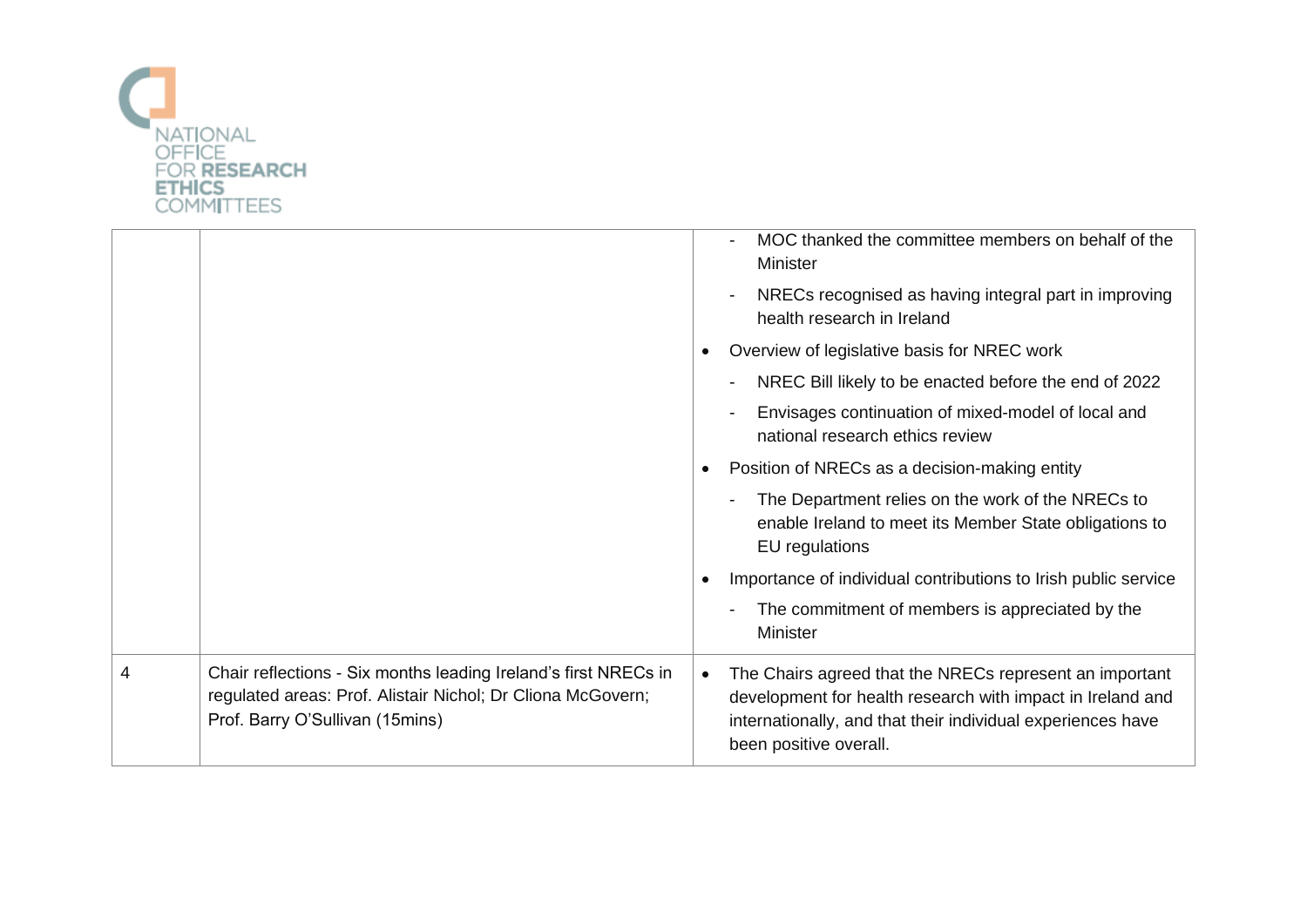

|   |                                         | The Chairs acknowledged the hard work of the deputy<br>Chairs, the dedication and conscientiousness of NREC<br>members, and the support received from the National<br>Office.                                                                                      |
|---|-----------------------------------------|--------------------------------------------------------------------------------------------------------------------------------------------------------------------------------------------------------------------------------------------------------------------|
|   |                                         | The Chairs commented on the NREC deliberation and<br>decision-making processes, and complimented the<br>committees for informed discussions and consensus-based<br>decisions.                                                                                      |
|   |                                         | The Chairs highlighted the learnings over the first six<br>months of the NRECs and the potential role they can now<br>play as guidance to the research community.                                                                                                  |
|   |                                         | The Chairs also spoke about the three committees 'hitting<br>the ground running' in terms of their crucial work, which is<br>reliant upon volunteerism.                                                                                                            |
|   |                                         | The Chairs voiced concerns about the rising volume of the<br>workload ("tsunami of applications") and the relative<br>unknowns for expectations of the committees in an<br>increasingly EU regulated-research environment,<br>particularly for CTR implementation. |
| 5 | Q&A: facilitated by the Chairs (10mins) | The Chairs highlighted the unique position of the NRECs and<br>raised the following matters on behalf of the committees:                                                                                                                                           |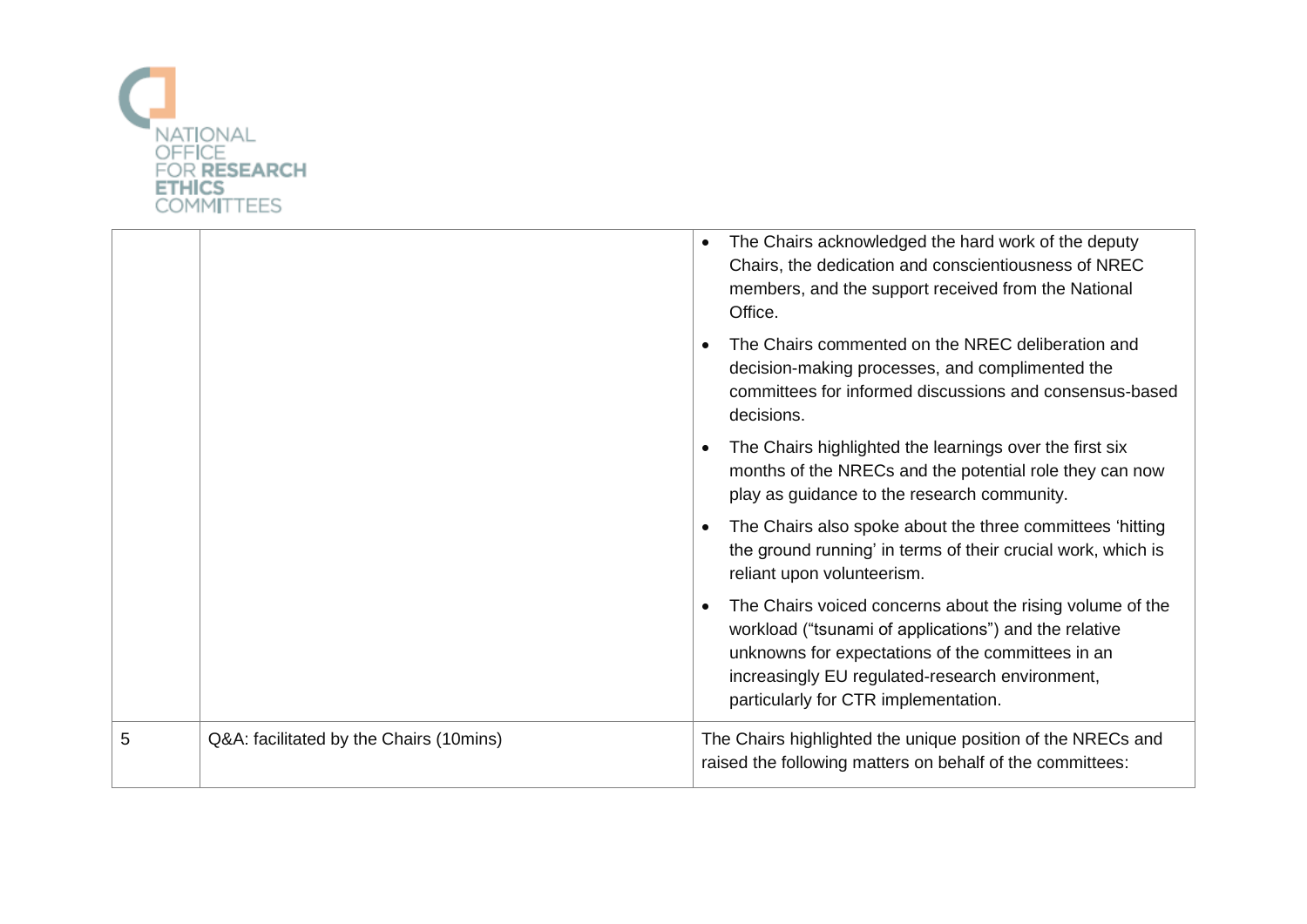

| The absence of official Terms of Reference and<br>confirmation of the details of indemnification for the NRECs                                                                                                                                                                                                                                                                                                                              |
|---------------------------------------------------------------------------------------------------------------------------------------------------------------------------------------------------------------------------------------------------------------------------------------------------------------------------------------------------------------------------------------------------------------------------------------------|
| Regarding the recent circulation of appointment letters to<br>members, the Chairs queried why these were not signed by<br>the Minister for Health as these are Ministerial appointments                                                                                                                                                                                                                                                     |
| The status of upcoming national legislation for the CTR                                                                                                                                                                                                                                                                                                                                                                                     |
| Noting the reliance on a volunteer system of NRECs, the<br>Chairs queried whether a professionalised approach was<br>ever considered                                                                                                                                                                                                                                                                                                        |
| The Chairs raised concern as to the rising and unknown<br>future committee workload, particularly in light of the<br>provision for tacit approval of applications under the CTR;<br>this is an important implication of both committee and<br>National Office capacity issues, and will impact the<br>sustainability of the NRECs, the retention of members, and<br>potentially the quality of service that is possible to be<br>delivered. |
| The Chairs queried the potential in principle for mutual<br>recognition of ethics approvals of research approved in<br>Northern Ireland and the Republic of Ireland, in future.                                                                                                                                                                                                                                                             |
| The Chairs queried the mechanism for an appeals process                                                                                                                                                                                                                                                                                                                                                                                     |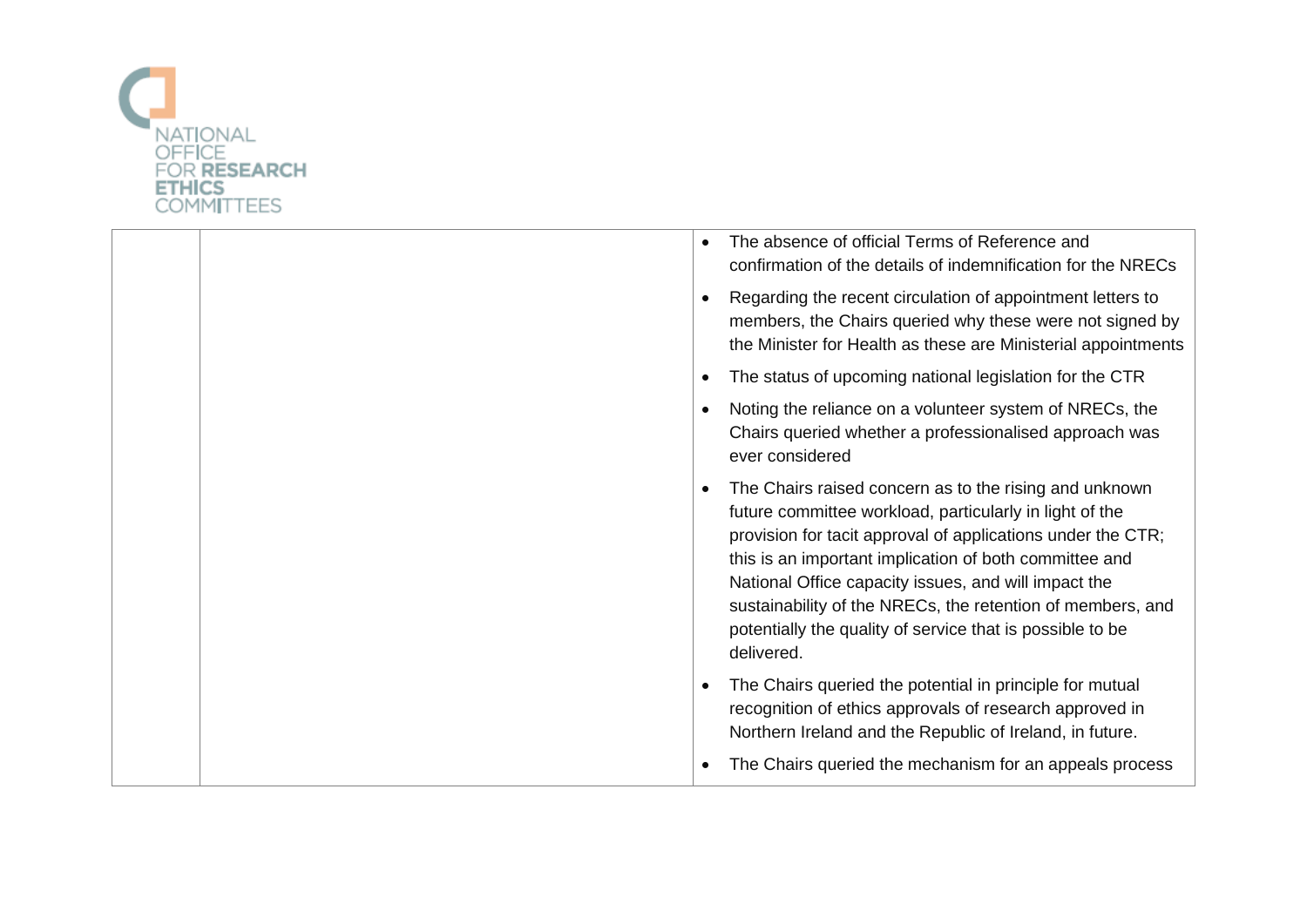

|  | DoH response:                                                                                                                                                                                                                                                                                                           |
|--|-------------------------------------------------------------------------------------------------------------------------------------------------------------------------------------------------------------------------------------------------------------------------------------------------------------------------|
|  | Departmental colleagues confirmed that the Minister is<br>briefed on NREC activity and apologised for the potential<br>confusion with the appointment letters. The DoH agreed to<br>ensure that the link to the Minister is improved for the<br>committees.                                                             |
|  | Regarding the national legislation to give effect to the CTR,<br>$\bullet$<br>the DoH team agreed to brief the NRECs accordingly in<br>advance of its implementation. Furthermore, in the<br>immediate term, the DoH agreed to meet, share and discuss<br>key points of the draft Statutory Instruments with the Chairs |
|  | The DoH acknowledged the significant concern in relation to<br>$\bullet$<br>volume of work and NREC capacity, and will continue to<br>work closely with the National Office to stay abreast of such<br>issues                                                                                                           |
|  | The DoH agreed to meet with the Chairs to discuss Terms<br>$\bullet$<br>of Reference and the details pertaining to indemnification,<br>and to provide written confirmation of same                                                                                                                                      |
|  | The DoH confirmed that a professionalised system of<br>$\bullet$<br>NRECs was not considered, and added that public sector<br>constraints are necessarily factored in                                                                                                                                                   |